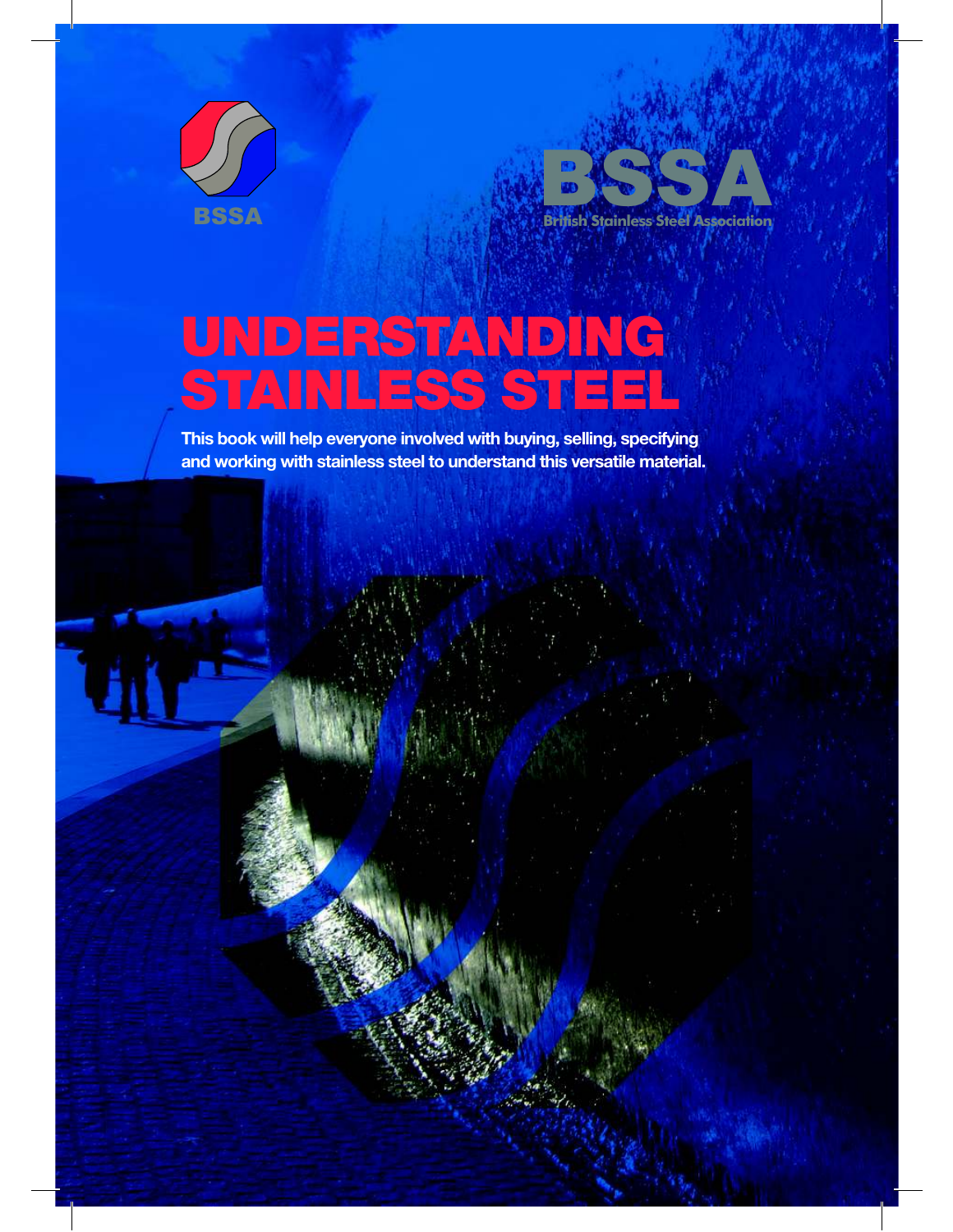

#### Published February 2009

By

#### British Stainless Steel Association

Broomgrove 59 Clarkehouse Road Sheffield S10 2LE

Telephone: +44 (0) 114 267 1260 Fax: +44 (0) 114 266 1252 Email: enquiry@bssa.org.uk Website: www.bssa.org.uk

ISBN 978-0-9561897-0-7

© 2009 British Stainless Steel Association (BSSA)

All rights reserved. No part of this publication may be reproduced, stored in a retrieval system, or transmitted in any form or by any means, electronic, mechanical, photocopying, recording or otherwise, without prior written permission of the BSSA.

Although care has been taken to ensure, to the best of our knowledge, that all data and information contained herein are accurate to the extent they relate to either matters of fact or accepted practice or matters of opinion at the time of publication, the British Stainless Steel Association, its members, staff and consultants assume no responsibility for any errors in or misinterpretation of such data and / or information or any loss or damage arising form or related to their use.

Understanding Stainless Steel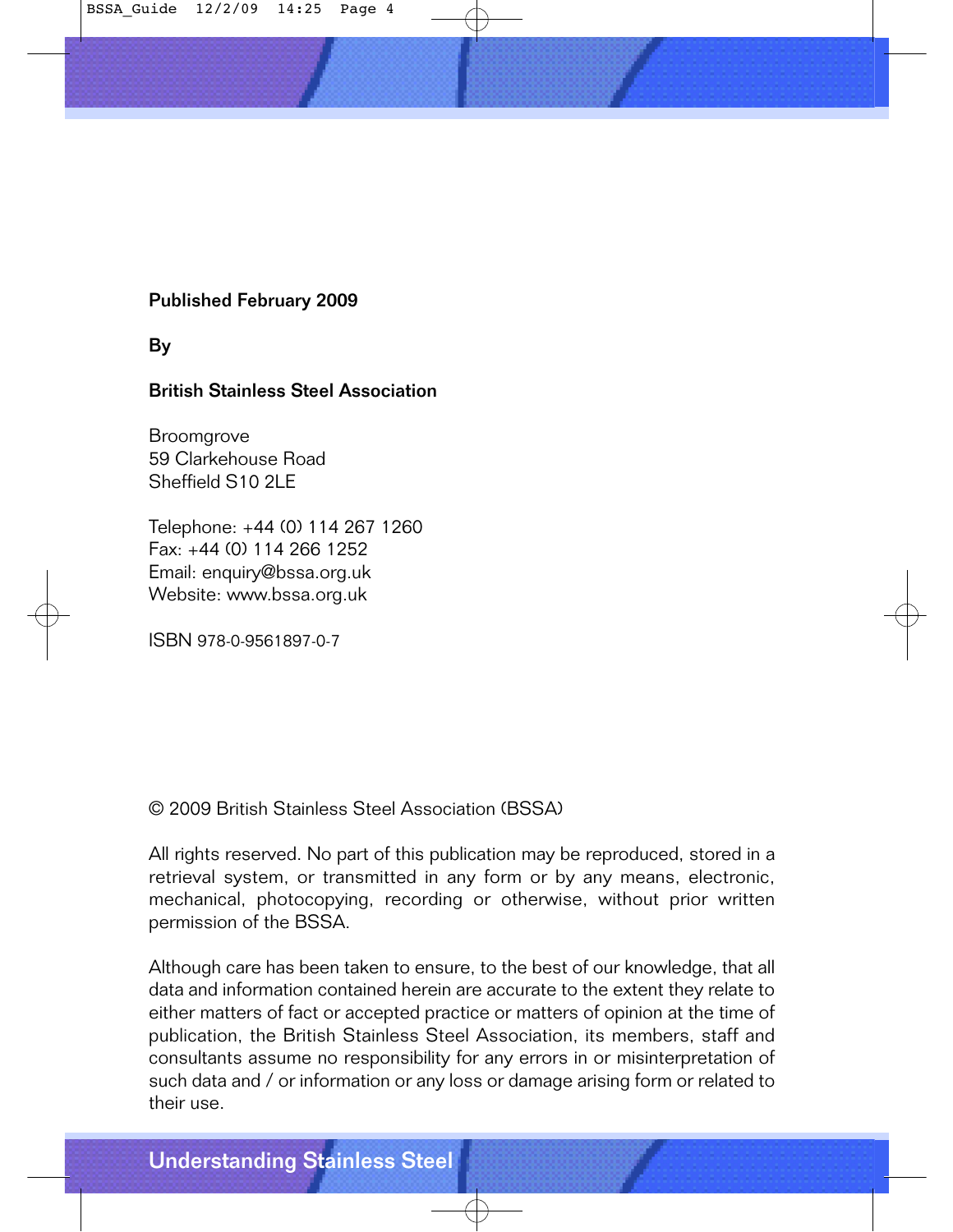#### About the British Stainless Steel Association

BSSA\_Guide 12/2/09 14:25 Page 5

The British Stainless Steel Association is a membership based organisation whose purpose is to promote the greater use of stainless steel in the UK and Ireland. Its strength lies in the breadth of its membership with companies from all sectors of the industry and all stages of the supply chain.

Originally formed as an association of stainless steel fabricators, the BSSA has steadily increased its scope of membership and range of activities over the years. In 2000, the BSSA was reformed and a small full-time staff was established to allow its services to be developed further. At the same time the Stainless Steel Advisory Service was launched which now operates as an integral part of the BSSA.

The BSSA has four principal areas of activity:

- Providing help and advice both through the Stainless Steel Advisory Service and via the website: www.bssa.org.uk;
- Training and education, including Starter Workshops, the Stainless Steel Specialist Course, open seminars and in-company bespoke workshops;
- Market development initiatives in sectors such as Architecture, Building and Construction, Water and Energy;
- Industry events, including forums, seminars, conferences and social functions.

The BSSA also provides benefits to its members through its involvement with other partner organisations such as the International Stainless Steel Forum (ISSF) and the European Stainless Steel Development Association (Euro Inox). It also works closely with other UK based organisations including UK Steel, the Steel Construction Institute, NAMTEC and the Metals Forum.

#### About the Author

Introduction<br>
ssociation<br>
not as a membership based organisation<br>
neater use of stainless steel in the UK<br>
he breadth of its membership with<br>
staty and all stages of the supply chain.<br>
f stainless steel fabricators, the BS Alan Harrison graduated in Metallurgy from Sheffield University in 1975. Since then he has been involved in the Sheffield steel industry. From 1975 to 1989 he was a metallurgist at British Steel River Don Works later Sheffield Forgemasters. His involvement in stainless steel began with a move in 1989 to British Steel Stainless later Avesta Sheffield, Avesta Polarit and Outokumpu Stainless. After excursions into market research and IT, he returned to the metallurgical world in 2006 on becoming the Technical Advisor to the BSSA.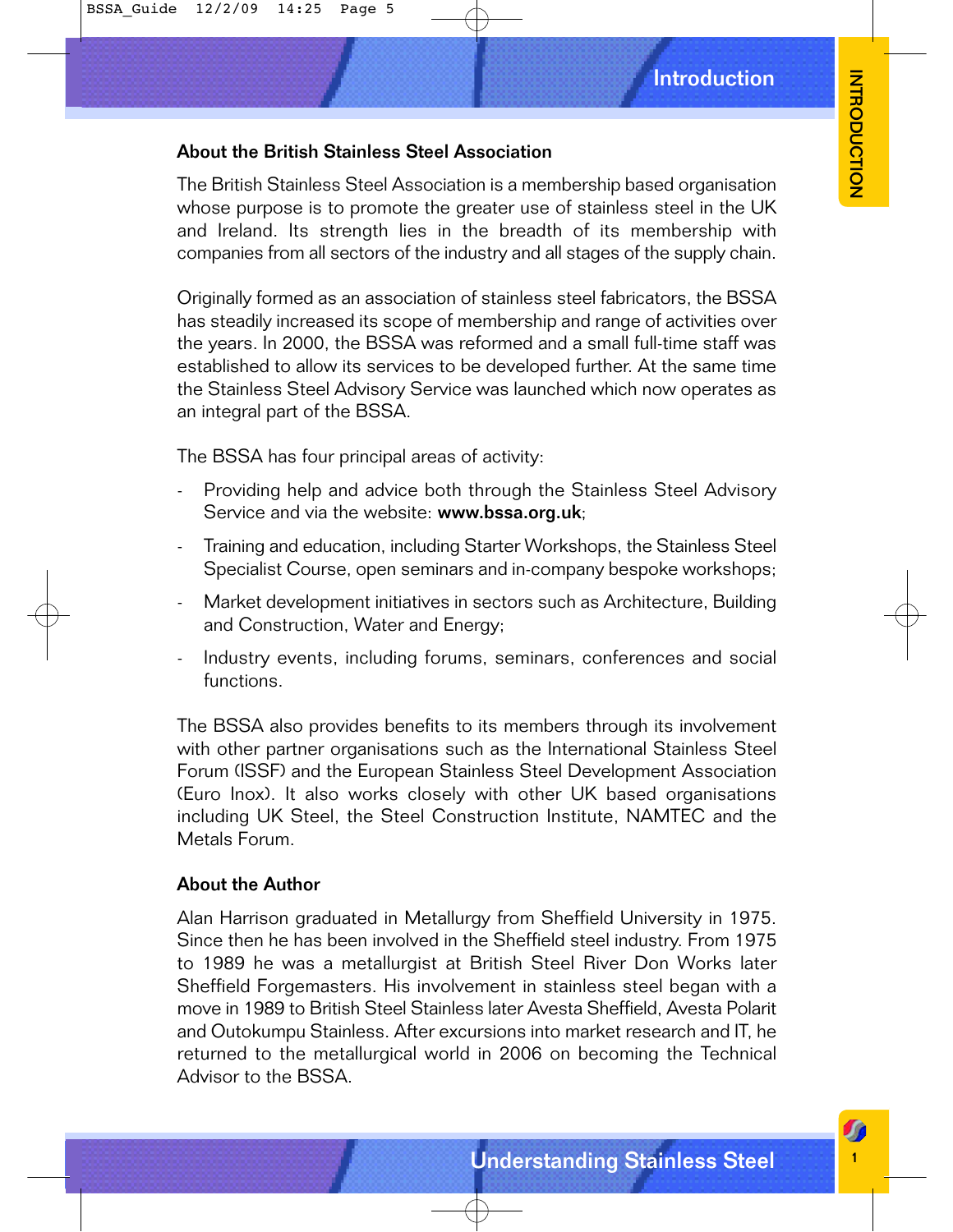#### Introduction

#### Understanding Stainless Steel

The idea for this book grew out of a series of "Starter Workshops" run by the British Stainless Steel Association (BSSA). These 1-day seminars are designed for those who have little or no knowledge of stainless steel or who need a refresher in the basics. "Understanding Stainless Steel" complements the "Starter Workshops" and will help those involved in specifying, designing, buying, selling or fabricating this versatile product.

I hope that you will find that the book increases your knowledge of a material which is becoming increasingly important in the developed and developing world.

This book is dedicated to the thousands and men and women who have made the city of Sheffield a synonym for high quality steel. Although the "city of a thousand fires" has fewer steel companies than in its heyday it is still a significant producer of stainless and other high grade steels which underpins the whole economy. After all it was a Sheffielder who invented stainless steel.

I am grateful to my colleagues at the BSSA, particularly David Humphreys who was instrumental in developing the "Starter Workshops", and from BSSA Members who made helpful suggestions with the content of the book. A special thank you to my daughter, Joy, who read and commented on the initial draft.

#### Acknowledgments

I would particularly like to thank the following organisations for providing images, diagrams and assistance with the content of the Guide:

Marchanding Stainless Steel<br>
Understanding Stainless Steel<br>
The idea for this book grew out of a set<br>
for those who have little or no know<br>
refresher in the basics. "Understand GBS<br>
Starter Workshops" and will help to buyi BSSA Marketing and Technical Committee ArcelorMittal Stainless Australian Stainless Steel Development Association ELG Haniel G-Tex Stainless Jordan Manufacturing Ltd Judith Duddle Nickel Institute Outokumpu Stainless Pland Stainless Rimex Metals Stainless Restoration Valbruna UK Ltd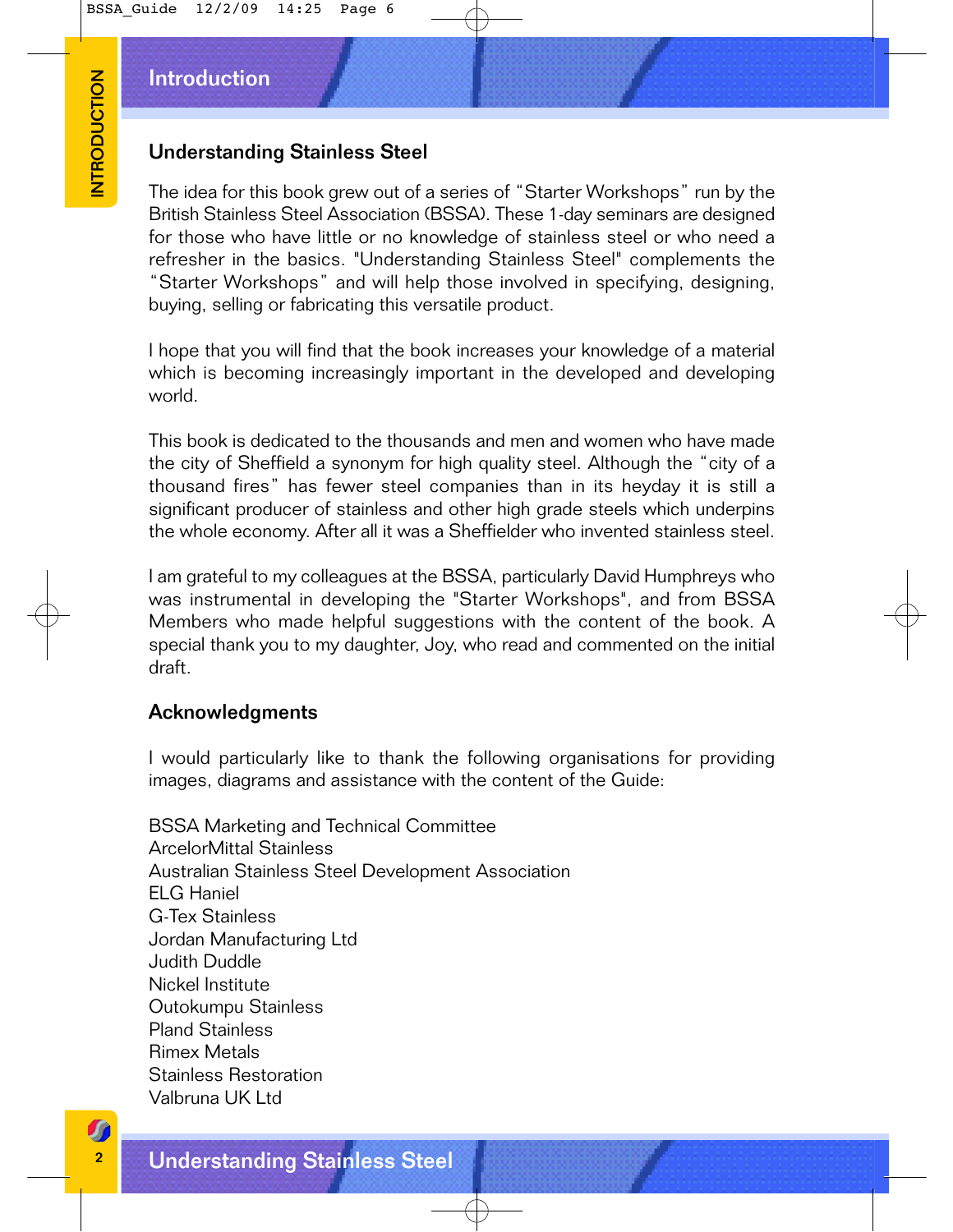# **Contents**

**CONTENTS** CONTENTS 33

| <b>Chapter 1 The World of Stainless Steel</b>          | 6  |  |  |  |  |
|--------------------------------------------------------|----|--|--|--|--|
| <b>Chapter 2 - A Brief History of Stainless Steel</b>  | 9  |  |  |  |  |
| 12<br><b>Chapter 3 - A Little Metallurgy</b>           |    |  |  |  |  |
| <b>Chapter 4 - Why is Stainless Steel "Stainless"?</b> | 14 |  |  |  |  |
| <b>Chapter 5 Why Use a Stainless Steel?</b>            | 16 |  |  |  |  |
| <b>Chapter 6 The Structure of Stainless Steel</b>      | 20 |  |  |  |  |
| <b>Ferritic Stainless Steels</b>                       | 21 |  |  |  |  |
| <b>Austenitic Stainless Steels</b>                     | 21 |  |  |  |  |
| <b>Martensitic Stainless Steels</b>                    | 22 |  |  |  |  |
| Duplex Stainless Steels (Ferritic-Austenitic)          | 22 |  |  |  |  |
| <b>Precipitation Hardening Steels</b>                  | 22 |  |  |  |  |
| <b>Chapter 7 - Types of Stainless Steel</b>            | 24 |  |  |  |  |
| Properties Of Austenitic Type                          | 24 |  |  |  |  |
| Properties Of Ferritic Type                            | 25 |  |  |  |  |
| Properties Of Martensitic Type                         | 25 |  |  |  |  |
| Properties Of Duplex Type                              | 26 |  |  |  |  |
| Properties Of Precipitation Hardening Type             | 26 |  |  |  |  |
| <b>Chapter 8 Grades of Stainless Steel</b>             | 27 |  |  |  |  |
| Some Examples Of Austenitic Grades                     | 28 |  |  |  |  |
| Some Examples Of Ferritic Grades                       | 29 |  |  |  |  |
| Some Examples Of Duplex Grades                         | 30 |  |  |  |  |
| Some Examples Of Martensitic Grades                    | 31 |  |  |  |  |
| Some Examples Of Precipitation Hardening Grades        | 31 |  |  |  |  |

 $\overline{\bigoplus}$ 

 $\overline{\bigoplus}$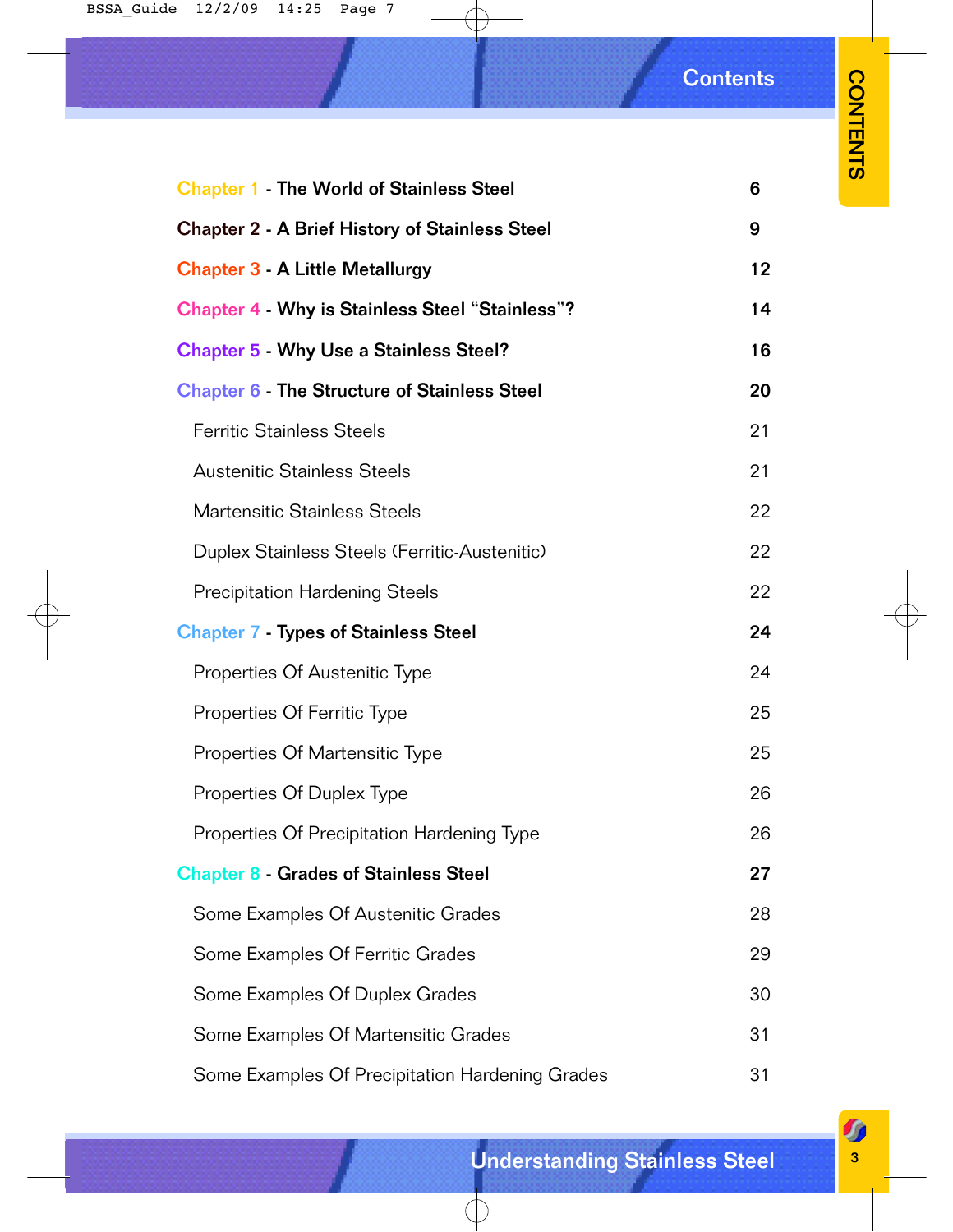# **Contents**

| <b>Chapter 9 - Magnetic Properties of Stainless Steel</b> | 32                                                                                                                                    |
|-----------------------------------------------------------|---------------------------------------------------------------------------------------------------------------------------------------|
| <b>Chapter 10 - The Testing of Stainless Steels</b>       | 34                                                                                                                                    |
| <b>Chemical Composition</b>                               | 35                                                                                                                                    |
| Room Temperature Tensile Properties                       | 35                                                                                                                                    |
| Hardness Testing                                          | 41                                                                                                                                    |
| Impact Toughness                                          | 42                                                                                                                                    |
| <b>Chapter 11 - The Corrosion of Stainless Steels</b>     | 46                                                                                                                                    |
| General Corrosion or Uniform Corrosion                    | 47                                                                                                                                    |
| <b>Pitting Corrosion</b>                                  | 48                                                                                                                                    |
| <b>Crevice Corrosion</b>                                  | 53                                                                                                                                    |
| Galvanic or Bimetallic Corrosion                          | 55                                                                                                                                    |
| Stress Corrosion Cracking (SCC)                           | 59                                                                                                                                    |
| Microbially Induced Corrosion                             | 60                                                                                                                                    |
|                                                           | 61                                                                                                                                    |
|                                                           | 64                                                                                                                                    |
| <b>Chapter 14 - The Ingredients of Stainless Steel</b>    | 67                                                                                                                                    |
| <b>Chapter 15 The Manufacture of Stainless Steel</b>      | 72                                                                                                                                    |
| <b>Flat Products</b>                                      | 72                                                                                                                                    |
| Long Products – Bars, rod and wire                        | 77                                                                                                                                    |
| Tube Products - Welded                                    | 80                                                                                                                                    |
| Tube - seamless                                           | 80                                                                                                                                    |
|                                                           | <b>Chapter 12 - The High Temperature Properties of Stainless Steel</b><br><b>Chapter 13 - Physical Properties of Stainless Steels</b> |

 $\bigoplus$ 

 $\overline{\bigoplus}$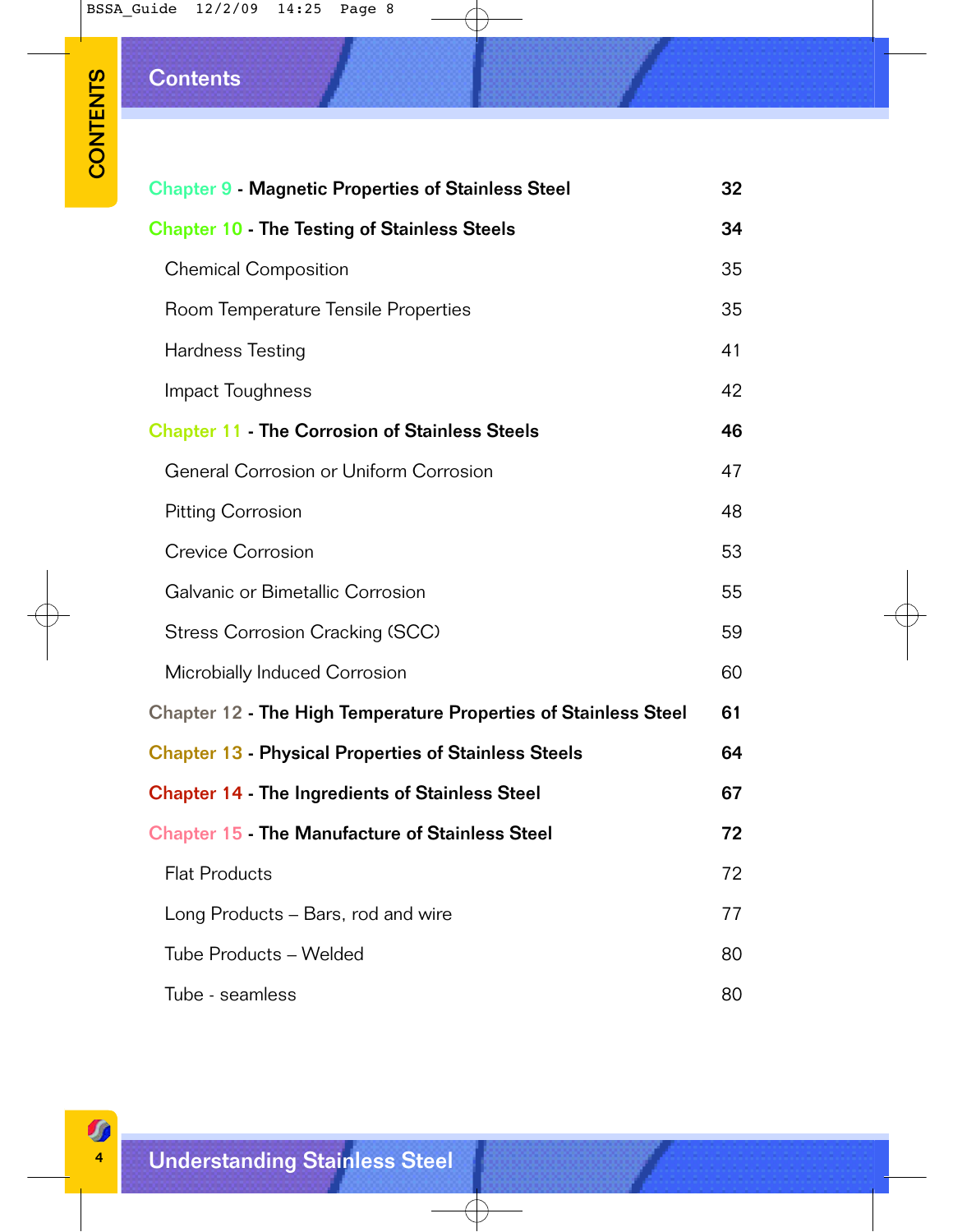#### BSSA\_Guide 12/2/09 14:25 Page 9

**Contents** 

|                                                                 | <b>Contents</b> |                 |
|-----------------------------------------------------------------|-----------------|-----------------|
|                                                                 |                 | <b>CONTENTS</b> |
| <b>Chapter 16 Surface Finishes on Stainless Steel</b>           | 81              |                 |
| Bright polished                                                 | 81              |                 |
| Brushed, satin polish, dull polish                              | 81              |                 |
| Patterned finishes                                              | 81              |                 |
| Coloured finishes                                               | 81              |                 |
| Surface Finish and Corrosion Resistance                         | 82              |                 |
| <b>Chapter 17 - Fabrication of Stainless Steels</b>             | 87              |                 |
| <b>Chapter 18 - Material Selection</b>                          | 89              |                 |
| <b>Chapter 19 - Recycling Of Stainless Steel</b>                | 93              |                 |
| <b>Chapter 20 - The Basics of Stainless Steel</b>               | 94              |                 |
| <b>Chapter 21 - Common Standards for Stainless Steel</b>        | 95              |                 |
| <b>Chapter 22 - How Much Do You Know About Stainless Steel?</b> | 98              |                 |
| Glossary of Terms Relevant to Stainless Steel                   | 103             |                 |
| Answers to quiz                                                 | 113             |                 |
| Index                                                           | 114             |                 |
| Sources of information                                          | 117             |                 |
|                                                                 |                 |                 |
|                                                                 |                 |                 |
|                                                                 |                 |                 |
|                                                                 |                 |                 |
|                                                                 |                 |                 |
|                                                                 |                 |                 |
|                                                                 |                 |                 |
|                                                                 |                 |                 |
| <b>Understanding Stainless Steel</b>                            |                 | $5\phantom{.0}$ |

 $\overline{\bigoplus}$ 

 $\bigoplus$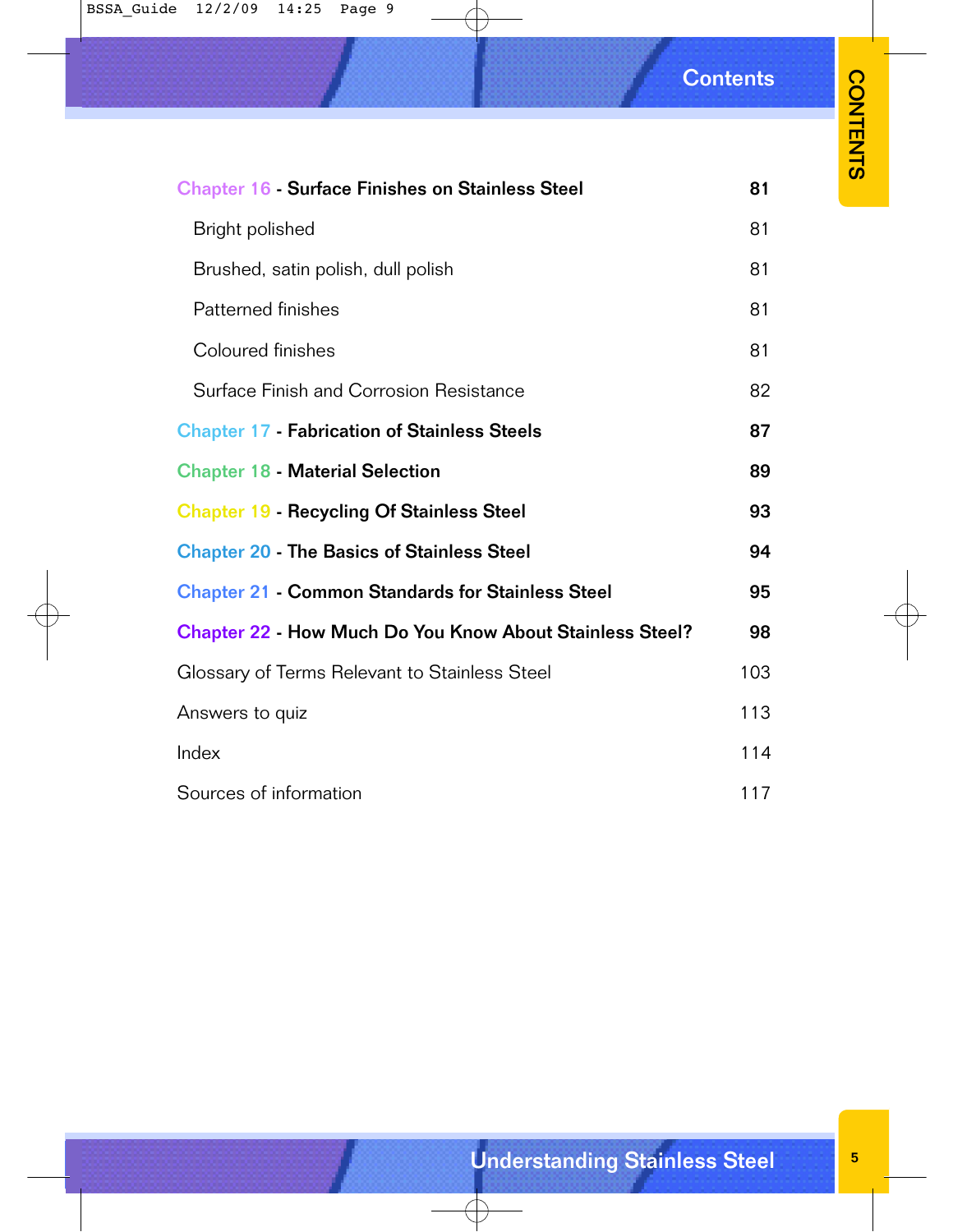# The World of Stainless Steel

# Chapter 1 - The World of Stainless Steel

Our modern world would be unthinkable without stainless steel – or more accurately "steels". As we shall see, "stainless steel" covers a wide range of materials each suited to a particular set of conditions.

The following are a typical but by no means exhaustive list of applications:

### **Transport**



#### **Architecture**



# Civil Engineering

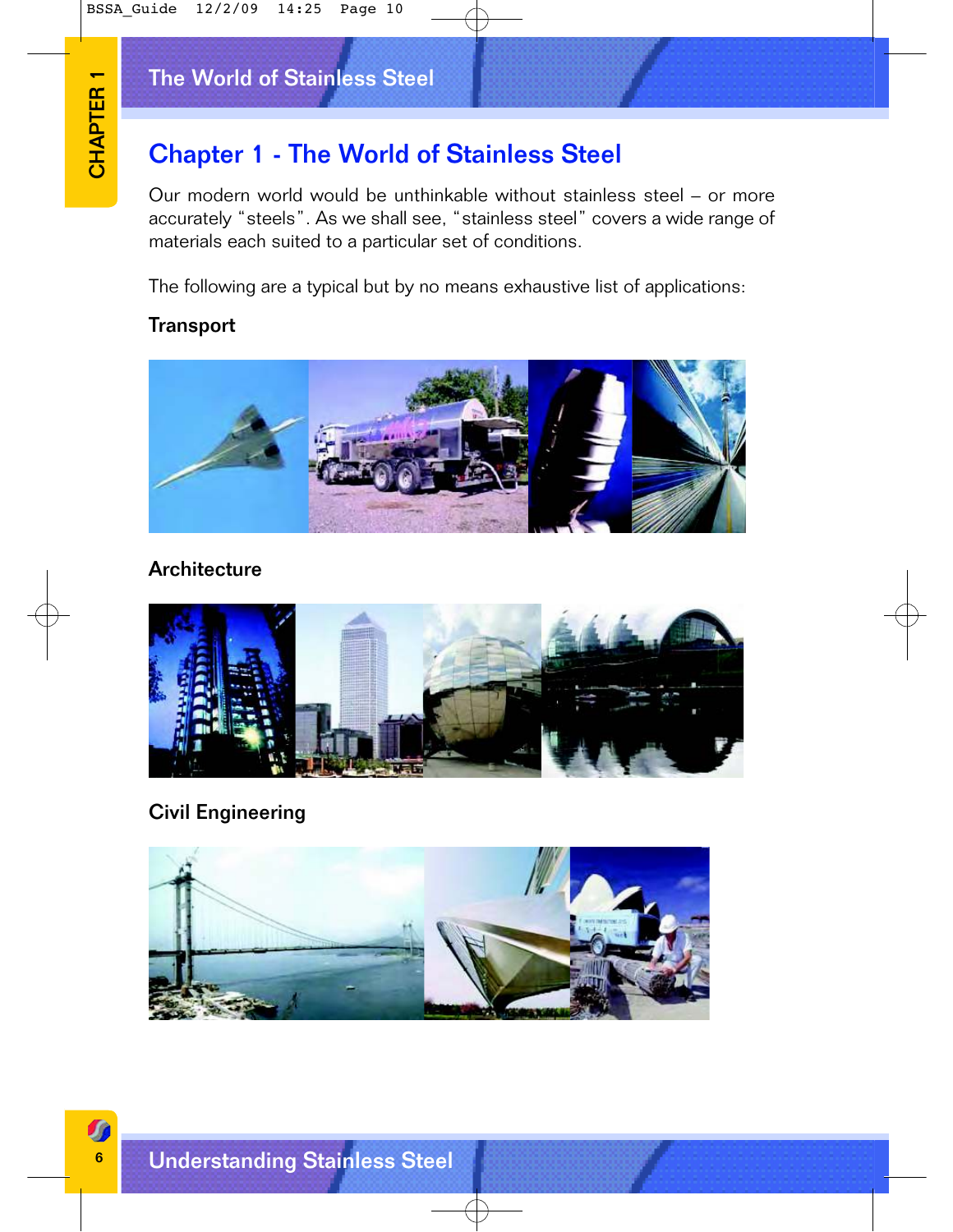# A Little Metallurgy

# Chapter 3 - A Little Metallurgy

#### Basic Definitions

Most of these definitions would be scorned by a "proper" chemist or metallurgist but they will do for our purposes.

Atom – The basic building block of matter. Atoms are very small about 0.1 nanometres. This means that you could pack 10 million atoms on a line 1mm long.

**Element** – A chemical that contains only one sort of atom. Familiar elements are oxygen, silicon, iron, aluminium, sulphur, nitrogen.

**Chemical Symbol –** A shorthand way of denoting an element. Either one or two letters are used for each element. For example:

|                  | <b>A Little Metallurgy</b>                                                                                                                                                                                                                                       |
|------------------|------------------------------------------------------------------------------------------------------------------------------------------------------------------------------------------------------------------------------------------------------------------|
| <b>CHAPTER 3</b> | <b>Chapter 3 - A Little Metallurgy</b>                                                                                                                                                                                                                           |
|                  | <b>Basic Definitions</b>                                                                                                                                                                                                                                         |
|                  | Most of these definitions would be scorned by a "<br>metallurgist but they will do for our purposes.                                                                                                                                                             |
|                  | <b>Atom -</b> The basic building block of matter. Atoms are<br>nanometres. This means that you could pack 10 million a<br>long.                                                                                                                                  |
|                  | <b>Element</b> – A chemical that contains only one sort of ato<br>are oxygen, silicon, iron, aluminium, sulphur, nitrogen.                                                                                                                                       |
|                  | <b>Chemical Symbol –</b> A shorthand way of denoting an el<br>two letters are used for each element. For example:                                                                                                                                                |
|                  | $Fe = Iron$ (Fe from Latin ferrum)<br>$C = Carbon$<br>$Cr = Chromium$<br>$Ni = Nickel$<br>$Ti = Titanium$<br>$Mo = Molybdenum$<br>$Si = Silicon$<br>$Mn =$ Manganese<br>$S =$ Sulphur<br>$N = Nitrogen$                                                          |
|                  | A fuller list can be found in chapter 15.                                                                                                                                                                                                                        |
|                  | <b>Metal -</b> An element that is usually shiny, easy to form<br>electricity well. Iron, copper, aluminium, nickel, lead, zir<br>metals. Metals normally exist as crystals or grains.                                                                            |
|                  | <b>Crystal -</b> A crystalline material is one in which the ator<br>regular 3 dimensional pattern. This does not mean that n<br>shape on a large scale like a quartz crystal.                                                                                    |
|                  | <b>Compound –</b> A combination of two or more elements w<br>material to any of the constituent elements. A well knowr<br>sodium chloride. This is made from sodium which is a soft<br>and chlorine which is a poisonous green gas. Sodium<br>crystalline solid. |
|                  | <b>Molecule –</b> The smallest part in which a compound can<br>sodium chloride consists of one atom of sodium and one                                                                                                                                            |
|                  |                                                                                                                                                                                                                                                                  |
|                  | <b>Understanding Stainless Steel</b>                                                                                                                                                                                                                             |

**Metal** – An element that is usually shiny, easy to form, conducts heat and electricity well. Iron, copper, aluminium, nickel, lead, zinc and chromium are metals. Metals normally exist as crystals or grains.

Crystal – A crystalline material is one in which the atoms are arranged in a regular 3 dimensional pattern. This does not mean that metals show a regular shape on a large scale like a quartz crystal.

**Compound –** A combination of two or more elements which forms a different material to any of the constituent elements. A well known compound is salt or sodium chloride. This is made from sodium which is a soft highly reactive metal and chlorine which is a poisonous green gas. Sodium chloride is a white, crystalline solid.

**Molecule** – The smallest part in which a compound can exist. A molecule of sodium chloride consists of one atom of sodium and one of chlorine.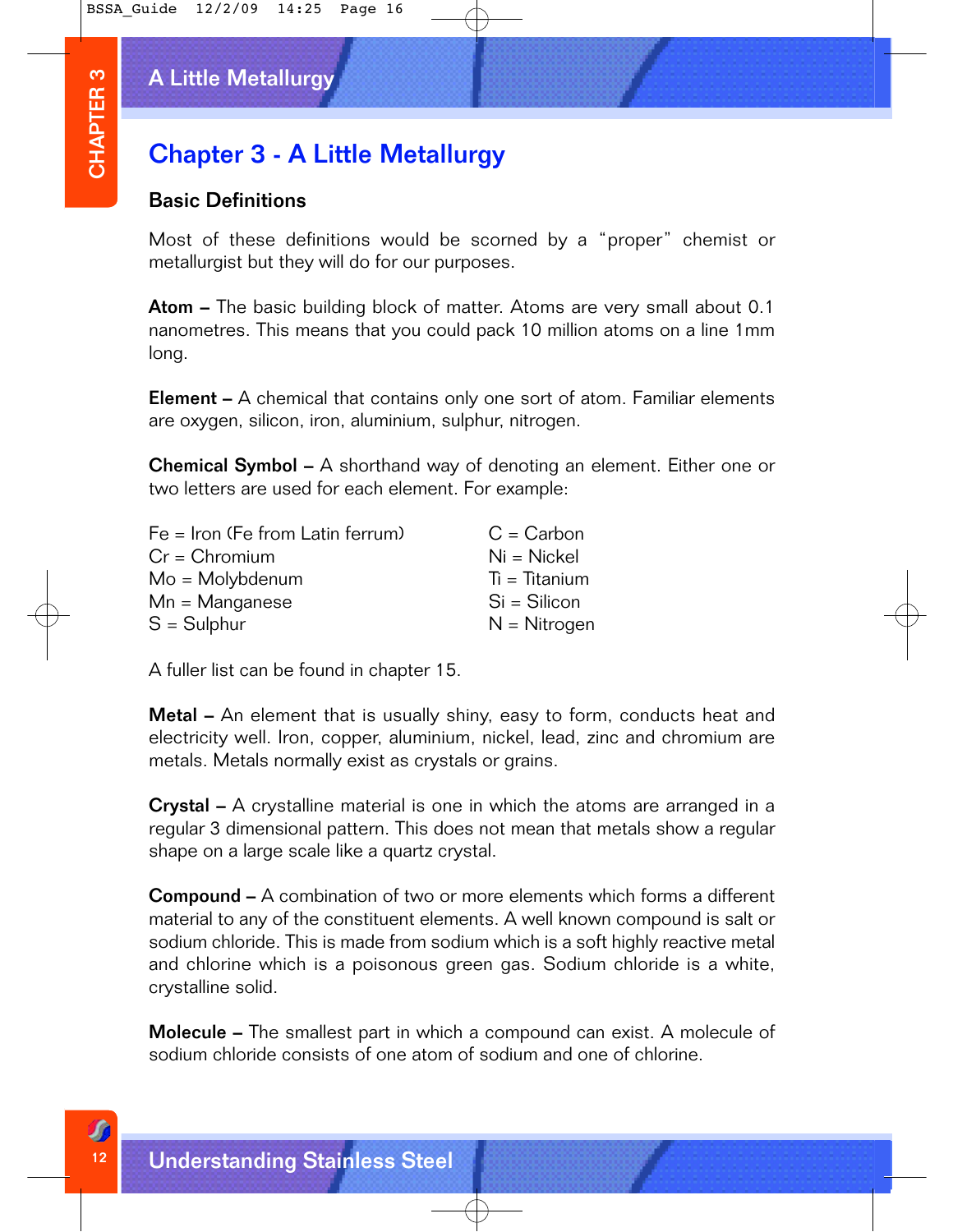# Why Use a Stainless Steel?

# Chapter 5 - Why Use a Stainless Steel

Obviously, stainless steel is mostly used for its corrosion resistance. However, there are other properties which can be equally important. These include:

#### • Attractive appearance, wide range of surface finishes

There are mill finishes, bright polished, dull polished, patterned, coloured and a virtually unlimited combination of these types to give designers a wide choice of final appearance.





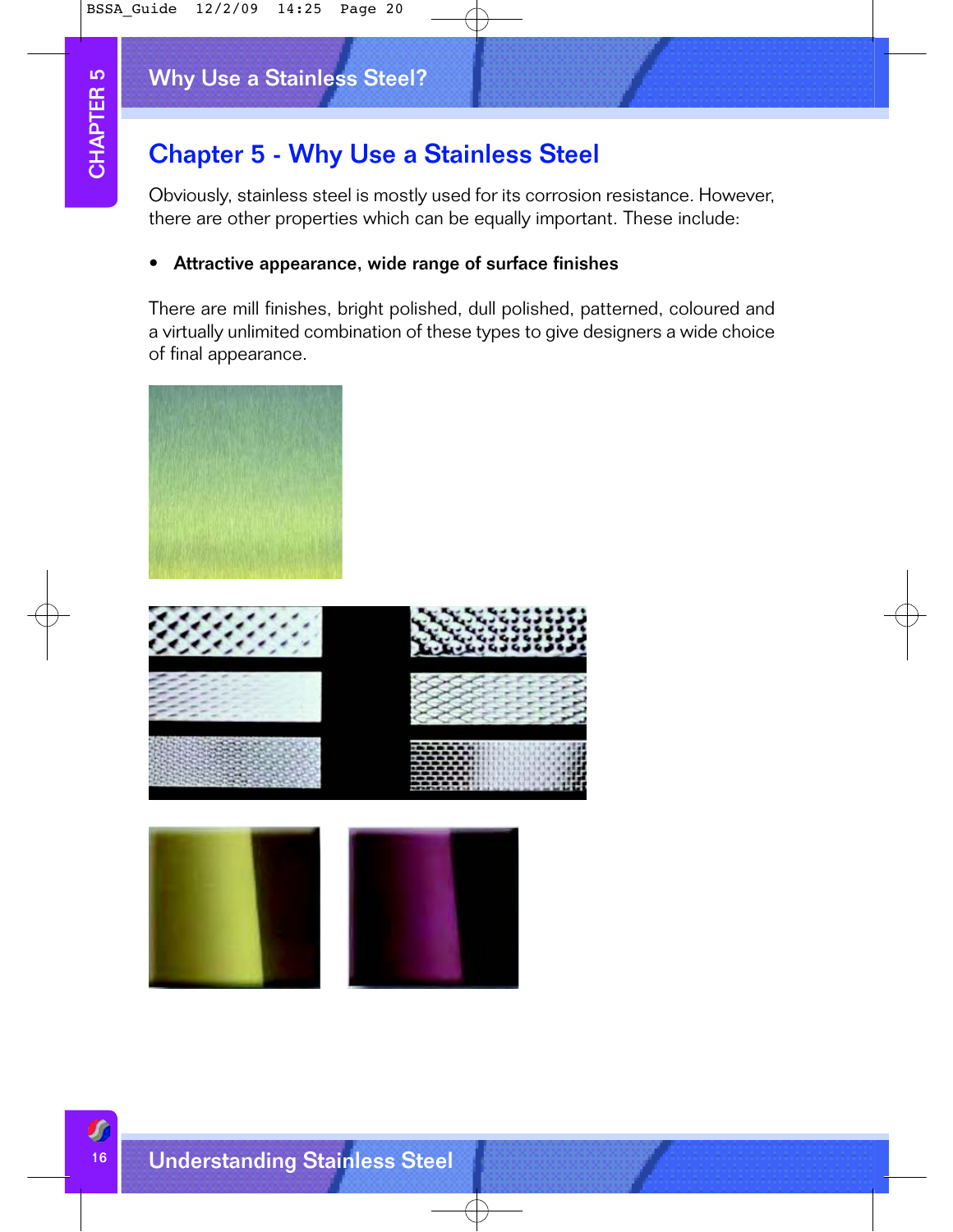# The Structure of Stainless Steel

# Chapter 6 - The Structure Stainless Steel

This chapter is about as technical as it gets, so if you get through this everything else will be plain sailing!

You will recall that ordinary steel is an alloy of iron and carbon. At normal temperatures, iron atoms are arranged in a pattern or lattice as shown below:



This is called a Body Centred Cubic (BCC) structure for fairly obvious reasons. There is an atom at each corner of a cube and one in the middle. The arrangement of atoms is called a lattice. The atoms of carbon are smaller and have to fit in as best they can within the structure. In iron and steel this structure is also called ferritic.

The ferritic structure is magnetic.

When ordinary steels are heated up to about 900° C, the atomic structure changes to this pattern:



This is called Face Centred Cubic (FCC). There is one atom at each corner and one in the middle of each face. This structure is also called austenitic.

The austenitic structure is non-magnetic.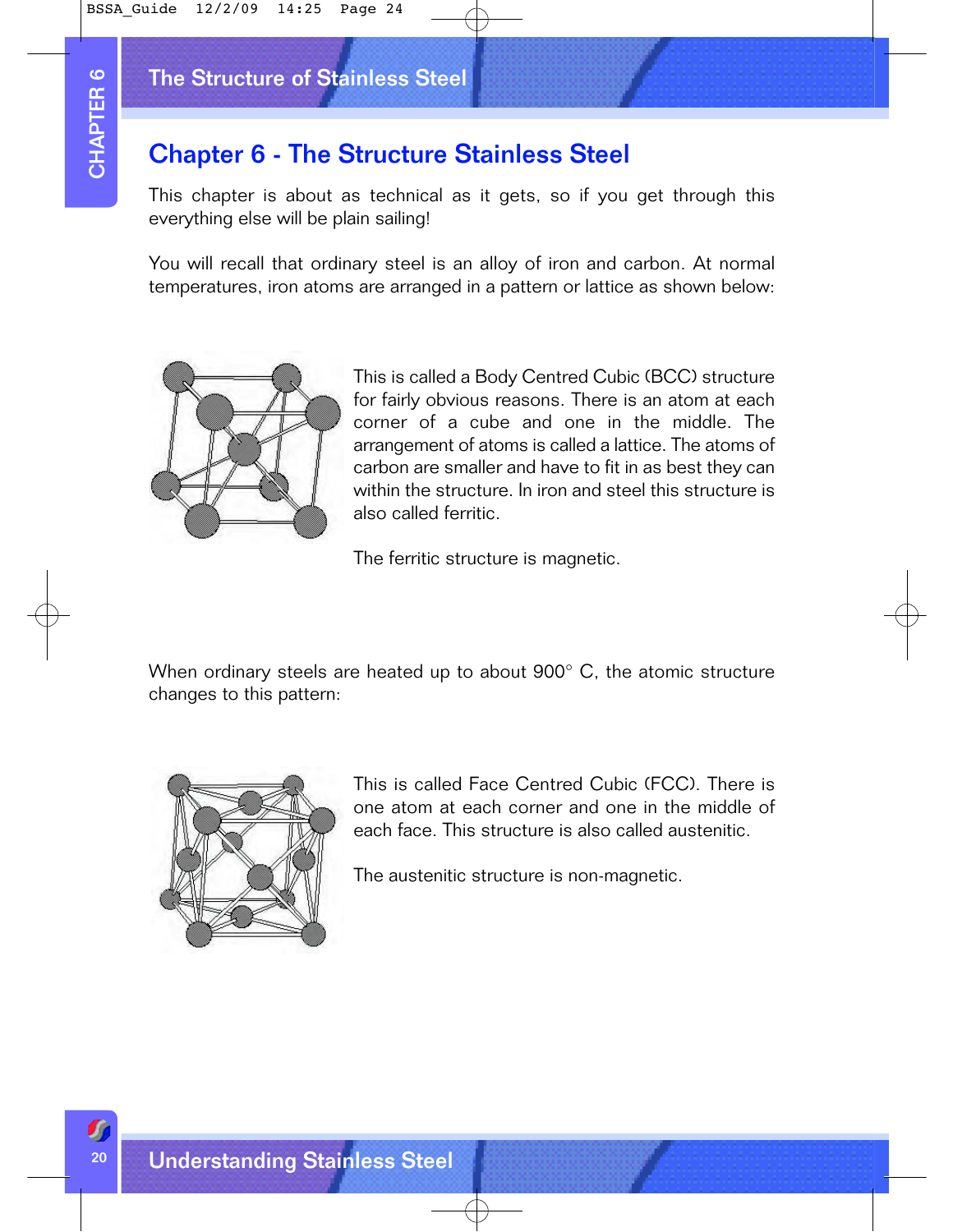# Types of Stainless Steel

# Chapter 7 - Types of Stainless Steel

- Austenitic 65 70%
- Ferritic 20 25%%
- Martensitic about 7%
- Duplex about 1%
- Precipitation Hardening about 2%

# PROPERTIES OF AUSTENITIC TYPE

|                  | Types of Stainless Steel                                                                                                                                                                                                                                                   |                                                                                                                                                                                                            |                                                                                                                                                                                                                                                                                                                                                                                                                                                                                                                                                            |
|------------------|----------------------------------------------------------------------------------------------------------------------------------------------------------------------------------------------------------------------------------------------------------------------------|------------------------------------------------------------------------------------------------------------------------------------------------------------------------------------------------------------|------------------------------------------------------------------------------------------------------------------------------------------------------------------------------------------------------------------------------------------------------------------------------------------------------------------------------------------------------------------------------------------------------------------------------------------------------------------------------------------------------------------------------------------------------------|
| <b>CHAPTER 7</b> | <b>Chapter 7 - Types of Stainless Steel</b>                                                                                                                                                                                                                                |                                                                                                                                                                                                            |                                                                                                                                                                                                                                                                                                                                                                                                                                                                                                                                                            |
|                  | The five basic types described in chapter 6 are used in approximately the<br>following proportions:                                                                                                                                                                        |                                                                                                                                                                                                            |                                                                                                                                                                                                                                                                                                                                                                                                                                                                                                                                                            |
|                  | Austenitic 65 - 70%<br>Ferritic 20 - 25%%<br>Martensitic about 7%<br>Duplex about 1%<br>Precipitation Hardening about 2%                                                                                                                                                   |                                                                                                                                                                                                            |                                                                                                                                                                                                                                                                                                                                                                                                                                                                                                                                                            |
|                  | <b>PROPERTIES OF AUSTENITIC TYPE</b>                                                                                                                                                                                                                                       |                                                                                                                                                                                                            |                                                                                                                                                                                                                                                                                                                                                                                                                                                                                                                                                            |
|                  | Pros                                                                                                                                                                                                                                                                       | Cons                                                                                                                                                                                                       | <b>Typical Applications</b>                                                                                                                                                                                                                                                                                                                                                                                                                                                                                                                                |
|                  | Easy to produce<br>Formable - stretch forming<br>Weldable in thick sections<br>Low temperature toughness<br>Oxidation resistance<br>Non-magnetic<br>Strengthened by cold work<br>Can be surface hardened<br>High alloy grades giving high<br>level of corrosion resistance | Subject to big price swings<br>due to nickel volatility<br>High alloy grades more<br>expensive<br>Not heat treatable in bulk<br>Low thermal conductivity<br>High thermal expansion<br>Difficult to machine | Sinks, saucepans, cutlery,<br>cladding, handrails, roofing,<br>catering surfaces, chemical,<br>pharmaceutical, pressure<br>vessels, food processing, oil<br>and gas, street furniture,<br>sanitary equipment, hospital<br>equipment, MRI scanners,<br>building products e.g. wall<br>ties, furnaces, electrical<br>energy, cryogenic storage<br>vessels, springs, rail<br>carriages, high spec exhaust<br>systems, automotive<br>structural (under<br>development), process<br>piping, medical devices,<br>water tubing, nuclear<br>processing, yacht trim |
|                  |                                                                                                                                                                                                                                                                            |                                                                                                                                                                                                            |                                                                                                                                                                                                                                                                                                                                                                                                                                                                                                                                                            |
| 24               | <b>Understanding Stainless Steel</b>                                                                                                                                                                                                                                       |                                                                                                                                                                                                            |                                                                                                                                                                                                                                                                                                                                                                                                                                                                                                                                                            |

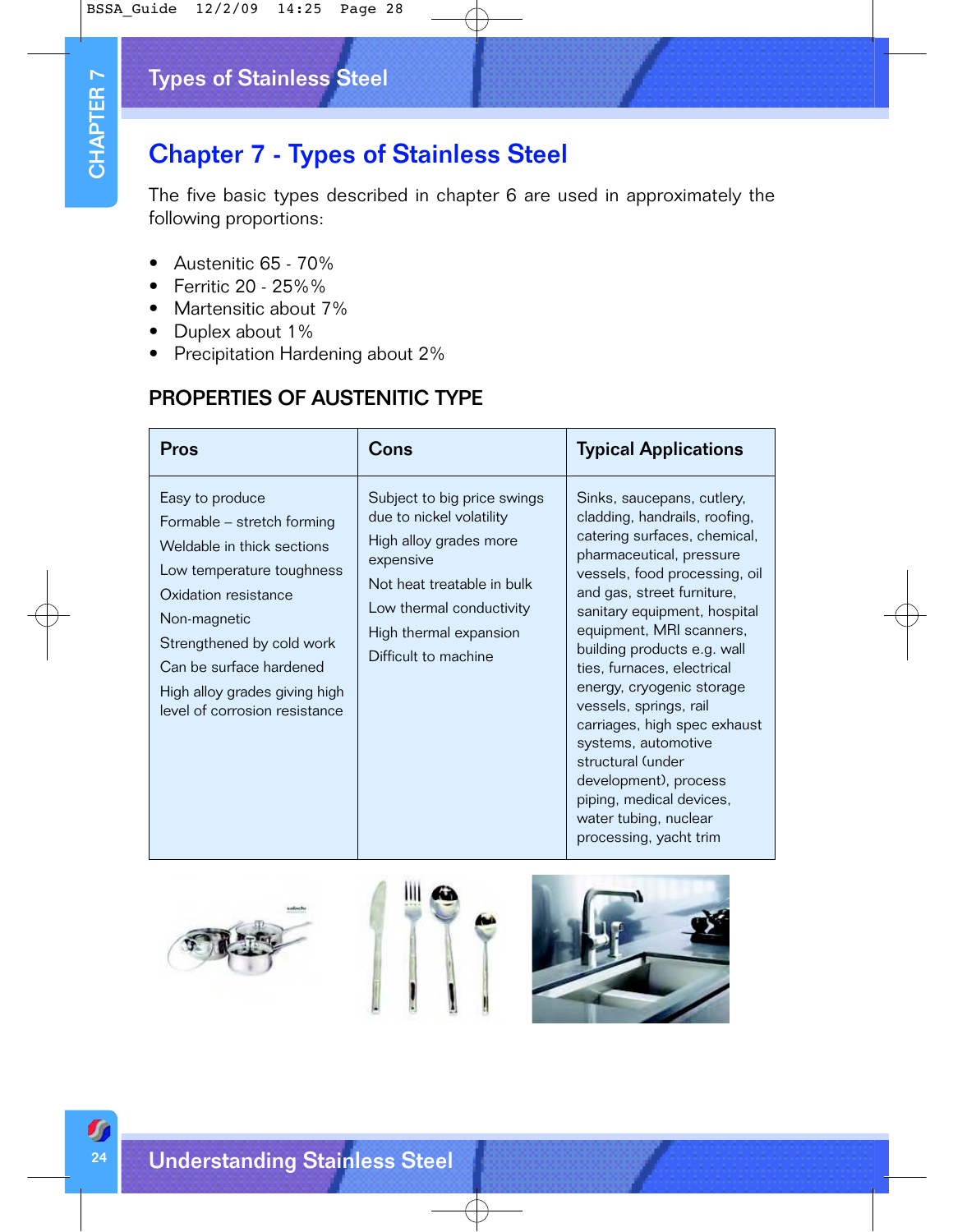# Grades of Stainless Steel

- 1.40xx and 1.41xx ferritic and martensitic stainless steels
- 1.43xx stainless steel without Mo (both austenitic and duplex)
- 1.44xx stainless steel with Mo (both austenitic and duplex)
- 1.45xx stainless steels with special additions (ferritic, austenitic and duplex)
- 1.47xx ferritic heat resisting steels
- 1.48xx austenitic heat resisting steels
- 1.49xx creep resisting steels

# SOME EXAMPLES OF AUSTENITIC GRADES

|                                                                                                                                                                                                    | There is also some logic in the EN Number: |                      |           |        |             |                               |                                           |                              |                                                                           |                         |
|----------------------------------------------------------------------------------------------------------------------------------------------------------------------------------------------------|--------------------------------------------|----------------------|-----------|--------|-------------|-------------------------------|-------------------------------------------|------------------------------|---------------------------------------------------------------------------|-------------------------|
| 1.40xx and 1.41xx – ferritic and martensitic stainless steels<br>1.43xx - stainless steel without Mo (both austenitic and duplex)<br>1.44xx – stainless steel with Mo (both austenitic and duplex) |                                            |                      |           |        |             |                               |                                           |                              |                                                                           |                         |
|                                                                                                                                                                                                    |                                            |                      |           |        |             |                               |                                           |                              |                                                                           |                         |
| 1.45xx - stainless steels with special additions (ferritic, austenitic and duple                                                                                                                   |                                            |                      |           |        |             |                               |                                           |                              |                                                                           |                         |
| 1.47xx – ferritic heat resisting steels<br>1.48xx - austenitic heat resisting steels                                                                                                               |                                            |                      |           |        |             |                               |                                           |                              |                                                                           |                         |
|                                                                                                                                                                                                    | 1.49xx – creep resisting steels            |                      |           |        |             |                               |                                           |                              |                                                                           |                         |
|                                                                                                                                                                                                    |                                            |                      |           |        |             |                               |                                           |                              |                                                                           |                         |
|                                                                                                                                                                                                    |                                            |                      |           |        |             |                               |                                           |                              | The following tables show some typical grades of each of the 5 main types |                         |
|                                                                                                                                                                                                    |                                            |                      |           |        |             |                               |                                           |                              |                                                                           |                         |
|                                                                                                                                                                                                    |                                            |                      |           |        |             |                               | <b>SOME EXAMPLES OF AUSTENITIC GRADES</b> |                              |                                                                           |                         |
|                                                                                                                                                                                                    |                                            |                      |           |        |             |                               |                                           |                              |                                                                           |                         |
| <b>EN</b> name                                                                                                                                                                                     |                                            |                      | <b>EN</b> | number |             |                               | (single values are maximum)               |                              | Chemical Composition from EN 10088/EN 10095                               |                         |
|                                                                                                                                                                                                    |                                            |                      |           |        | $\mathbf C$ |                               | Cr                                        | Mo                           | N <sub>1</sub>                                                            | <b>Others</b>           |
|                                                                                                                                                                                                    | X12CrMnNi17-7-5                            |                      |           | 1.4372 | 0.15        |                               | 16.0/18.0                                 |                              | 3.5/5.5                                                                   | Mn 5.5/7.5              |
| X10CrNi18-8                                                                                                                                                                                        |                                            |                      |           | 1.4310 |             |                               | $0.05/0.15$ 16.0/19.0                     |                              | 6.0/9.5                                                                   |                         |
| X5CrNi18-10                                                                                                                                                                                        |                                            |                      |           | 1.4301 | 0.07        |                               | 17.5/19.5                                 |                              | 8.0/10.5                                                                  |                         |
| X2CrNi18-9                                                                                                                                                                                         |                                            |                      |           | 1.4307 | 0.030       |                               | 17.5/19.5                                 |                              | 8.0/10.5                                                                  |                         |
| X8CrNiS18-9                                                                                                                                                                                        |                                            |                      |           | 1.4305 | 0.10        |                               | 17.0/19.0                                 |                              | 8.0/10.0                                                                  | S: 0.15/0.35<br>Cu:1.00 |
|                                                                                                                                                                                                    | X5CrNiMo17-12-2                            |                      |           | 1.4401 | 0.07        |                               |                                           |                              | 16.5/18.5 2.00/2.50 10.0/13.0                                             |                         |
|                                                                                                                                                                                                    | X2CrNiMo17-12-2                            |                      |           | 1.4404 | 0.030       |                               |                                           |                              | 16.5/18.5 2.00/2.50 10.0/13.0                                             |                         |
| <b>X8CrNi25-21</b>                                                                                                                                                                                 |                                            |                      |           | 1.4845 | 0.10        |                               | 24.0/26.0                                 |                              | 19.0/22.0                                                                 |                         |
|                                                                                                                                                                                                    | X1NiCrMoCu25-20-5                          |                      |           | 1.4539 | 0.020       |                               | 19.0/21.0 4.0/5.0                         |                              | 24.0/26.0                                                                 |                         |
|                                                                                                                                                                                                    | X1NiCrMoCuN20-18-7                         |                      | 1.4547    |        | 0.020       |                               | 19.5/20.5 6.0/7.0                         |                              | 17.5/18.5 N 0.18/0.25                                                     |                         |
|                                                                                                                                                                                                    |                                            |                      |           |        |             |                               |                                           |                              |                                                                           |                         |
| <b>EN</b><br>number                                                                                                                                                                                | 'Old'<br>BS no.                            | <b>UNS</b><br>number |           | name   | Common      |                               | <b>Applications</b>                       |                              |                                                                           |                         |
| 1.4372                                                                                                                                                                                             |                                            | S20100               |           | 201    |             |                               | <b>Lighting columns</b>                   |                              |                                                                           |                         |
|                                                                                                                                                                                                    | 301S21                                     | S30100               |           | 301    |             | <b>Springs</b>                |                                           |                              |                                                                           |                         |
|                                                                                                                                                                                                    | 304S31                                     | S30400               |           | 304    |             | <b>Sinks</b>                  |                                           |                              |                                                                           |                         |
| 1.4310<br>1.4301                                                                                                                                                                                   | 304S11                                     | S30403               |           | 304L   |             |                               | <b>Pressure vessels</b>                   |                              |                                                                           |                         |
| 1.4307                                                                                                                                                                                             | 303S31                                     | S30300               |           | 303    |             |                               |                                           | Free machined components     |                                                                           |                         |
| 1.4305                                                                                                                                                                                             |                                            | S31600               |           | 316    |             | <b>Architectural cladding</b> |                                           |                              |                                                                           |                         |
| 1.4401                                                                                                                                                                                             | 316S31                                     | S31603               |           | 316L   |             |                               |                                           | Pharmaceuticals, oil and gas |                                                                           |                         |
| 1.4404                                                                                                                                                                                             | 316S11                                     |                      |           | 310    |             |                               |                                           | High temperature furnace     |                                                                           |                         |
| 1.4845                                                                                                                                                                                             | 310S24                                     |                      | S31000    |        |             |                               | Sulphuric acid service                    |                              |                                                                           |                         |
| 1.4539                                                                                                                                                                                             | 904S13                                     | N08904               |           | 904L   |             |                               |                                           |                              |                                                                           |                         |

| <b>EN</b><br>number | 'Old'<br>BS no. | <b>UNS</b><br>number | Common<br>name | <b>Applications</b>                                              |
|---------------------|-----------------|----------------------|----------------|------------------------------------------------------------------|
| 1.4372              |                 | S20100               | 201            | Lighting columns                                                 |
| 1.4310              | 301S21          | S30100               | 301            | <b>Springs</b>                                                   |
| 1.4301              | 304S31          | S30400               | 304            | <b>Sinks</b>                                                     |
| 1.4307              | 304S11          | S30403               | 304L           | <b>Pressure vessels</b>                                          |
| 1.4305              | 303S31          | S30300               | 303            | Free machined components                                         |
| 1.4401              | 316S31          | S31600               | 316            | Architectural cladding                                           |
| 1.4404              | 316S11          | S31603               | 316L           | Pharmaceuticals, oil and gas                                     |
| 1.4845              | 310S24          | S31000               | 310            | High temperature furnace                                         |
| 1.4539              | 904S13          | N08904               | 904L           | Sulphuric acid service                                           |
| 1.4547              |                 | S31254               | <b>254SMO</b>  | Severely corrosive environments, desalination,<br>pulp and paper |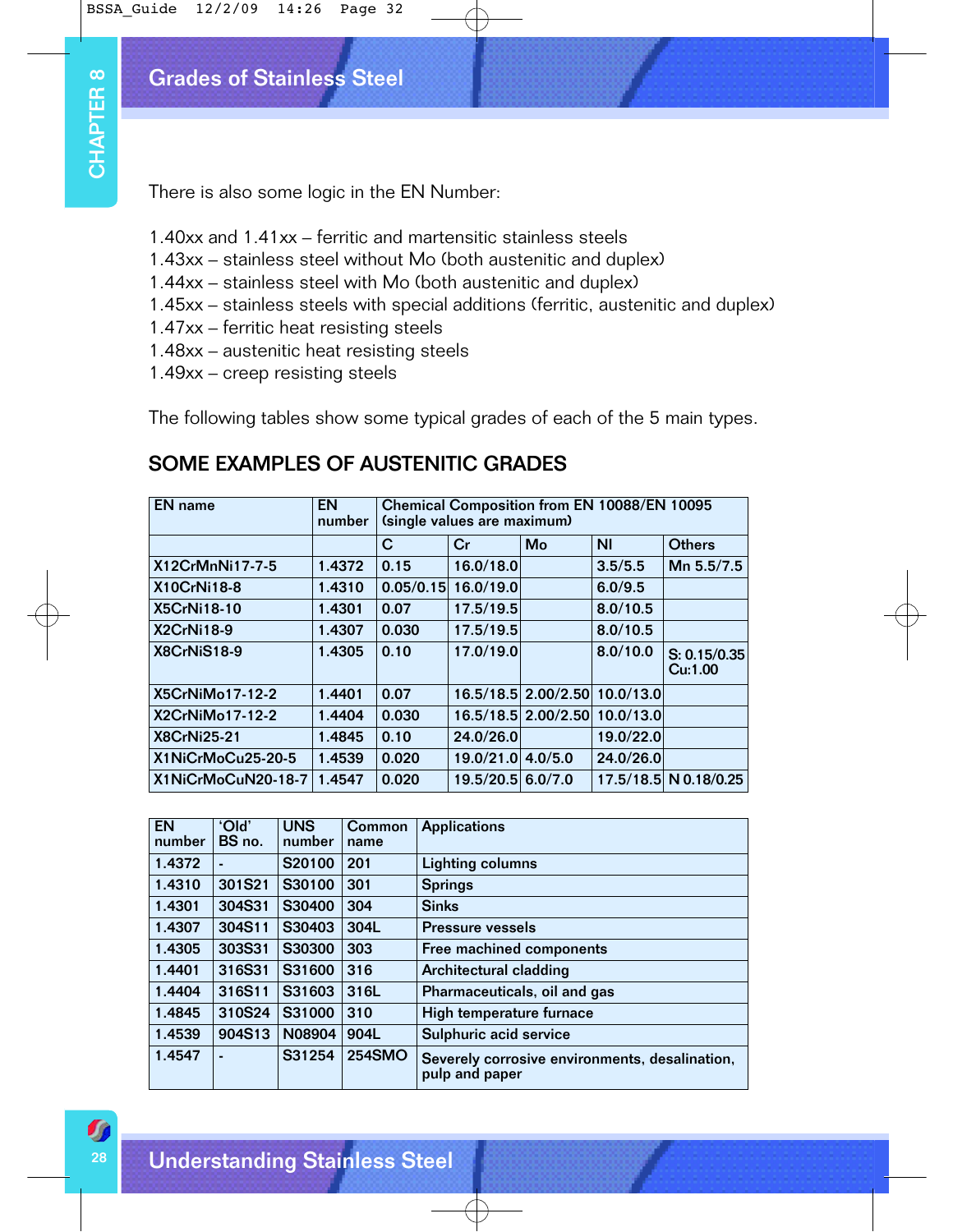### Magnetic Properties of Stainless Steel

# Chapter 9 - Magnetic Properties of Stainless Steel

| <b>Chapter 9 - Magnetic Properties of Stainless Steel</b><br>Now that we have covered the basic structure and properties of stainle<br>steels, it is worth spending a little time on this subject. This is particula<br>important as there is a lot of mis-information around.            |                                        |  |
|-------------------------------------------------------------------------------------------------------------------------------------------------------------------------------------------------------------------------------------------------------------------------------------------|----------------------------------------|--|
| "A magnet will not stick to 304 stainless steel but it will to type 430 or to a<br>other inferior material".                                                                                                                                                                              |                                        |  |
| Although the statement is generally correct, the truth is rather more compl<br>Recap from Chapter 6:                                                                                                                                                                                      |                                        |  |
| <b>Steel Structure</b>                                                                                                                                                                                                                                                                    | <b>Magnetic Properties</b>             |  |
| <b>Ferritic (Body Centred Cubic)</b>                                                                                                                                                                                                                                                      | <b>Magnetic</b>                        |  |
| <b>Martensitic (Body Centred</b><br>Tetragonal)                                                                                                                                                                                                                                           | <b>Magnetic</b><br><b>Non-Magnetic</b> |  |
|                                                                                                                                                                                                                                                                                           |                                        |  |
| <b>Austenitic (Face Centred Cubic)</b>                                                                                                                                                                                                                                                    |                                        |  |
| <b>Duplex (Mixed Austenitic/Ferritic)</b>                                                                                                                                                                                                                                                 | <b>Magnetic</b>                        |  |
| Austenitic stainless steels such as type 1.4301 (304), 1.4401 (316) a<br>nominally non-magnetic because the austenite structure is non-magnet<br>However, there are two reasons why an austenitic stainless steel can ha<br>some degree of magnetic response.<br><b>Effect of Ferrite</b> |                                        |  |

#### Effect of Ferrite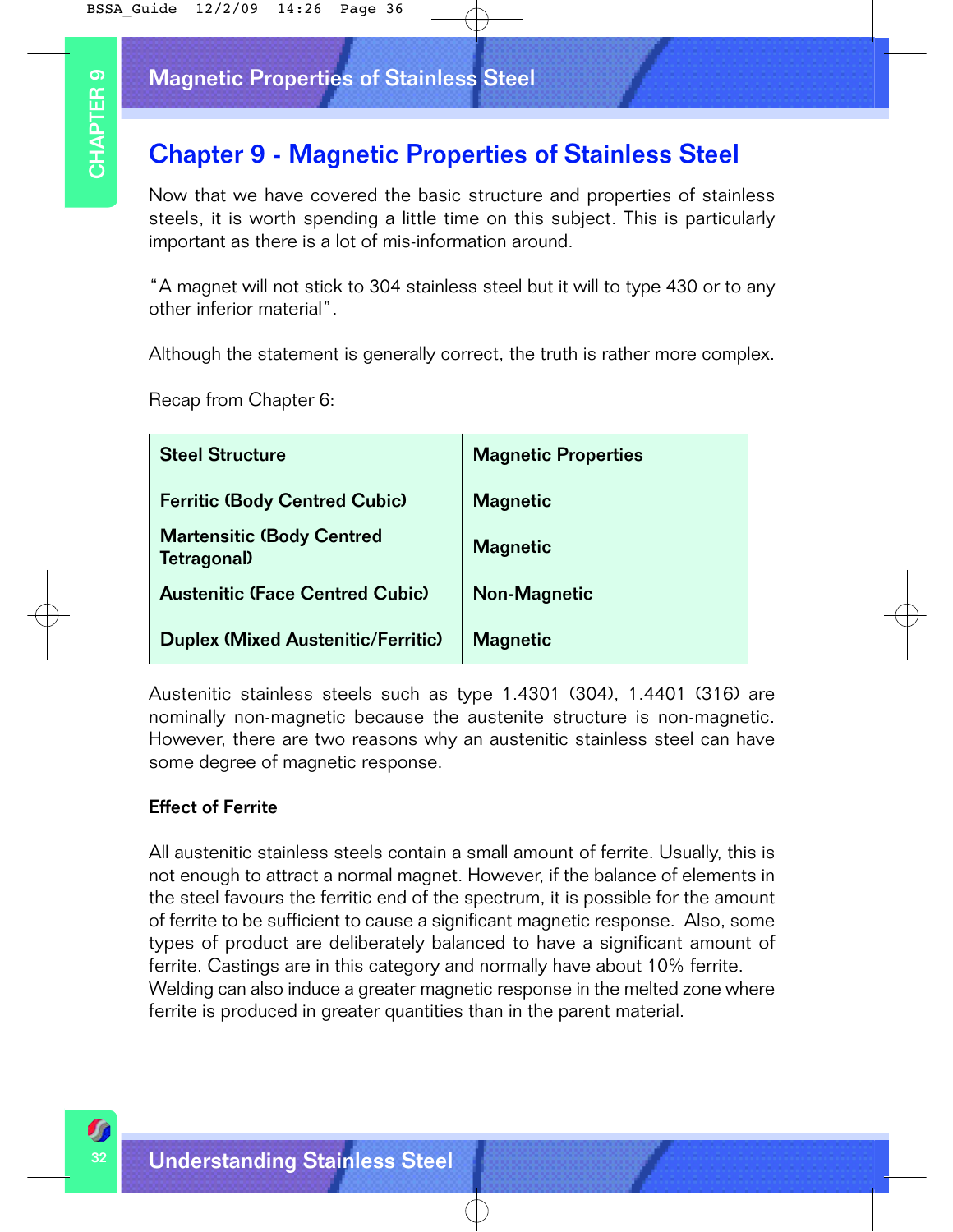# The Testing of Stainless Steels

# Chapter 10 - The Testing of Stainless Steels

- Standards and grades
- Product description (dimensions, finish etc)
- Chemical composition
- Room temperature tensile test properties
- Hardness

- Tolerance standard
- Impact toughness
- High temperature tensile test properties
- Corrosion tests
- NDT (Non Destructive Tests) e.g. ultrasonic, dye penetrant, magnetic particle inspection, eddy current testing

#### Standards and Grades

|                                                                                                                                                                                                                                                                  | The Testing of Stainless Steels                                                       |                                                                                                                                                                |  |  |  |  |
|------------------------------------------------------------------------------------------------------------------------------------------------------------------------------------------------------------------------------------------------------------------|---------------------------------------------------------------------------------------|----------------------------------------------------------------------------------------------------------------------------------------------------------------|--|--|--|--|
|                                                                                                                                                                                                                                                                  | <b>Chapter 10 - The Testing of Stainless Steels</b>                                   |                                                                                                                                                                |  |  |  |  |
| In this chapter, we will take a brief look at the tests that are carried out on<br>stainless steels before being released into the supply chain. The information will<br>help you interpret the test certificates which are often supplied with the<br>material. |                                                                                       |                                                                                                                                                                |  |  |  |  |
|                                                                                                                                                                                                                                                                  |                                                                                       | Unfortunately, there is no agreed format or content for test certificates so it is<br>sometimes a little difficult to find all the information you might want. |  |  |  |  |
|                                                                                                                                                                                                                                                                  | of information is being presented.                                                    | Before looking at an actual test certificate, we need to understand what kind                                                                                  |  |  |  |  |
|                                                                                                                                                                                                                                                                  | standards. A typical test certificate always shows:                                   | All steel products are tested to ensure conformance with recognised                                                                                            |  |  |  |  |
| Standards and grades<br>Product description (dimensions, finish etc)<br>$\bullet$<br>Chemical composition<br>$\bullet$<br>Room temperature tensile test properties<br>Hardness<br>$\bullet$                                                                      |                                                                                       |                                                                                                                                                                |  |  |  |  |
| It may show:<br>Tolerance standard<br>Impact toughness<br>$\bullet$<br>Corrosion tests<br><b>Standards and Grades</b>                                                                                                                                            | High temperature tensile test properties<br>particle inspection, eddy current testing | NDT (Non Destructive Tests) e.g. ultrasonic, dye penetrant, magnetic                                                                                           |  |  |  |  |
| <b>Standard</b>                                                                                                                                                                                                                                                  | <b>Products Covered</b>                                                               | The table shows some common examples of standards and grades.<br><b>Common Grades</b>                                                                          |  |  |  |  |
| EN 10088-2                                                                                                                                                                                                                                                       | <b>Flat Products</b>                                                                  | 1.4301 1.4307 1.4401 1.4404                                                                                                                                    |  |  |  |  |
| EN 10088-3                                                                                                                                                                                                                                                       | <b>Long Products</b>                                                                  | 1.4301 1.4307 1.4401 1.4404                                                                                                                                    |  |  |  |  |
| EN 10095                                                                                                                                                                                                                                                         | <b>Heat Resisting Steels</b>                                                          | 1.4845 1.4835                                                                                                                                                  |  |  |  |  |
| <b>ASTM A240</b>                                                                                                                                                                                                                                                 | <b>Flat Products</b>                                                                  | 304 304L 316 316L                                                                                                                                              |  |  |  |  |
| <b>ASTM A276</b>                                                                                                                                                                                                                                                 | Long Products                                                                         | 304 304L 316 316L                                                                                                                                              |  |  |  |  |
|                                                                                                                                                                                                                                                                  |                                                                                       |                                                                                                                                                                |  |  |  |  |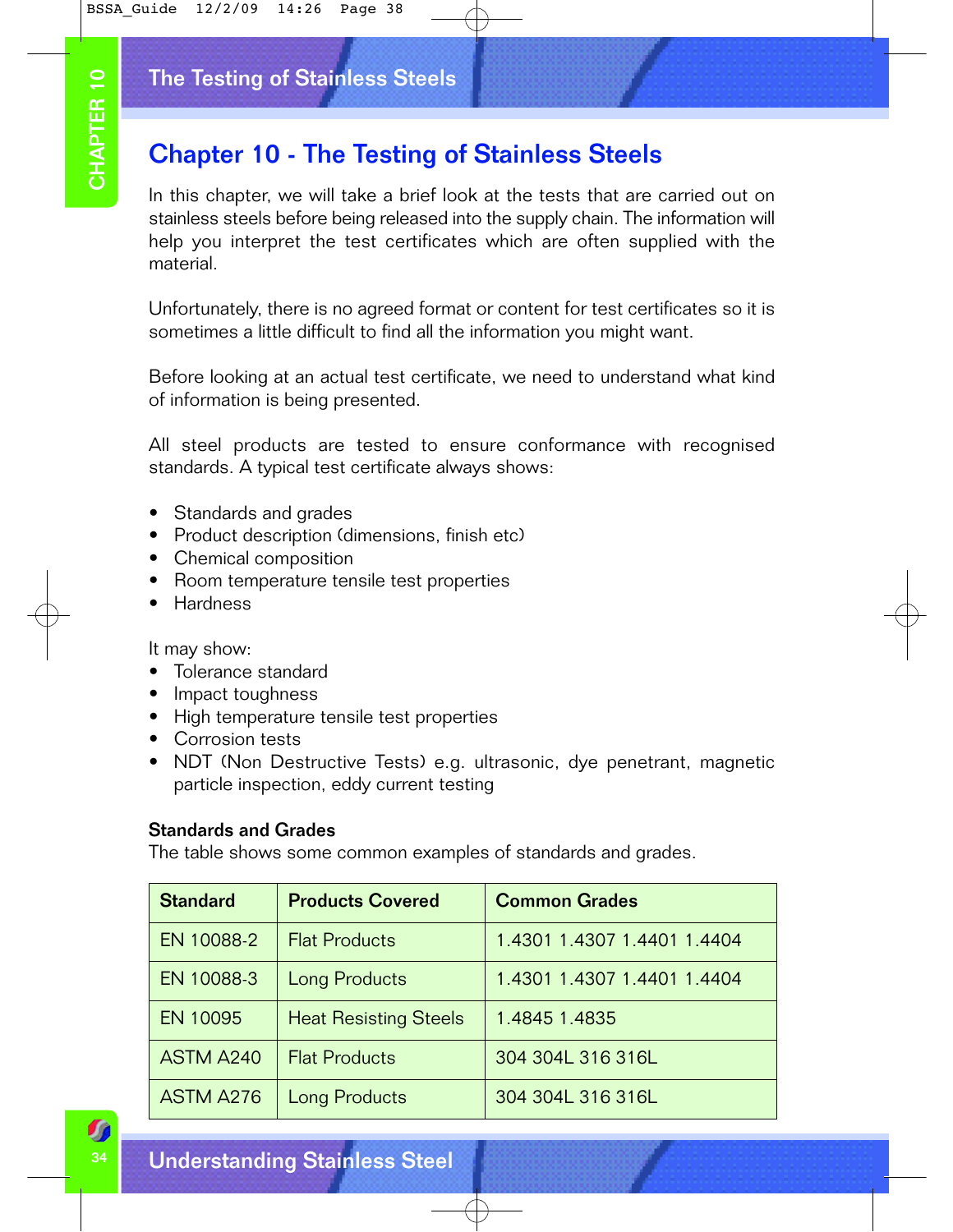# CHAPTER 14 CHAPTER 14<br>CHAPTER 14

# Chapter 14 - The Ingredients of Stainless Steel

The following table lists the different elements used in stainless steels and their effects on properties:

| <b>Element</b> | Symbol | Approximate<br><b>Content</b><br>Range % | <b>Properties Affected</b>                                                                                                                                                                                                 | <b>Grades Showing</b><br><b>Effect of Element</b>                                                   |
|----------------|--------|------------------------------------------|----------------------------------------------------------------------------------------------------------------------------------------------------------------------------------------------------------------------------|-----------------------------------------------------------------------------------------------------|
| Chromium       | Cr     | $10.5 - 30$                              | Cr is the essential ingredient<br>of stainless steel. It improves:<br>Pitting corrosion resistance<br>Crevice corrosion resistance<br>General corrosion resistance<br>High temperature oxidation<br>resistance             | All stainless steels                                                                                |
| <b>Nickel</b>  | Ni     | $0 - 37$                                 | Ni is used to make the<br>austenitic structure stable at<br>normal temperatures. The<br>austenitic structure improves<br>the formability and weldability<br>of stainless steels.                                           |                                                                                                     |
|                |        |                                          | Low Ni for stretch forming<br>High Ni for deep drawing                                                                                                                                                                     | 1.4301 8% Ni<br>1.4301 9% Ni<br>1.4303 (305)                                                        |
|                |        |                                          | High Ni austenitic stainless<br>steels are very resistant to<br>stress corrosion cracking.                                                                                                                                 | 1.4539 (904L)<br>1.4547<br>1.4529                                                                   |
|                |        |                                          | Ni also improves the high<br>temperature oxidation.                                                                                                                                                                        | 1.4845 (310)                                                                                        |
| Molybdenum     | Mo     | $0 - 6$                                  | Mo improves:<br>Pitting corrosion resistance<br>Crevice corrosion resistance<br>General corrosion resistance<br>It may be detrimental in some<br>high temperature applications<br>It gives a small increase in<br>strength | 1.4521 (444)<br>1.4401 (316)<br>1.4404 (316L)<br>1.4462 (2205)<br>1.4539 (904L)<br>1.4547<br>1.4529 |

Œ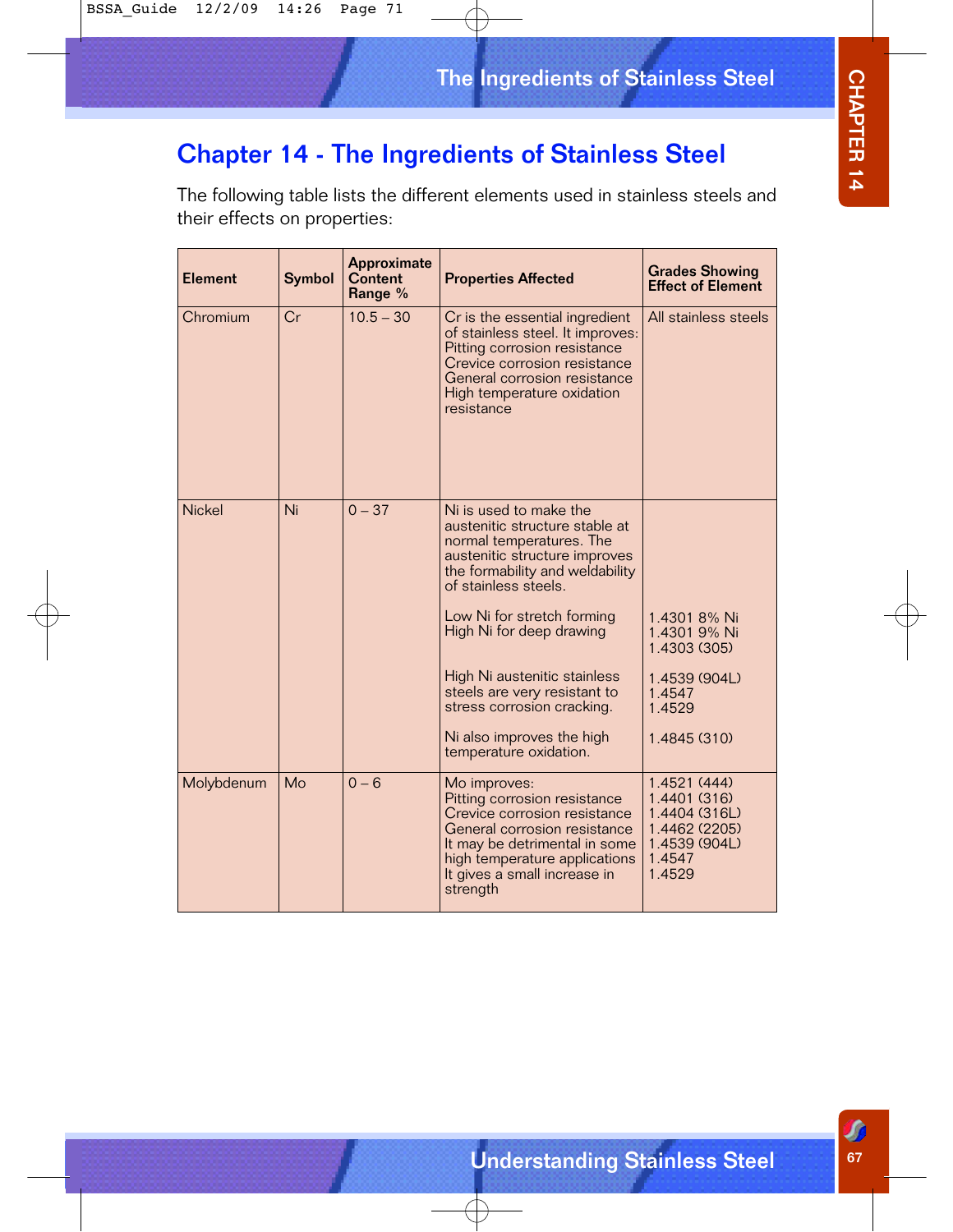# The Manufacture of Stainless Steel

# Chapter 15 - The Manufacture of Stainless Steel

#### Flat Products

The process route shown is for a standard austenitic stainless steel.



All stainless steel starts with melting in an electric arc furnace (EAF). Typical capacity 100-150 tonnes. Scrap accounts for 60-70% of a new melt or cast. Temperatures in the arc furnace are around 1500°C.

The molten steel is transferred to a converter usually an AOD vessel. (Argon oxygen decarburisation). Here the carbon is blown out using oxygen. The invention of this process in 1954 and its subsequent development led to a step change in the cost of production of stainless steels due to the efficient reduction in carbon levels particularly for the low carbon "L" grades.



Alloying elements are added to bring the cast into the required composition range.



The molten steel is then poured vertically into a mould. As the steel solidifies it is formed by a series of rolls into a horizontal slab typically 1000 – 2000 mm wide by 100 - 300 mm thick. The slab is then flame cut into lengths suitable for hot rolling. Slab grinding may also take place to make the resulting hot rolled surface better.

The invention of the continuous casting (concast) process was another major step in reducing the cost of production.